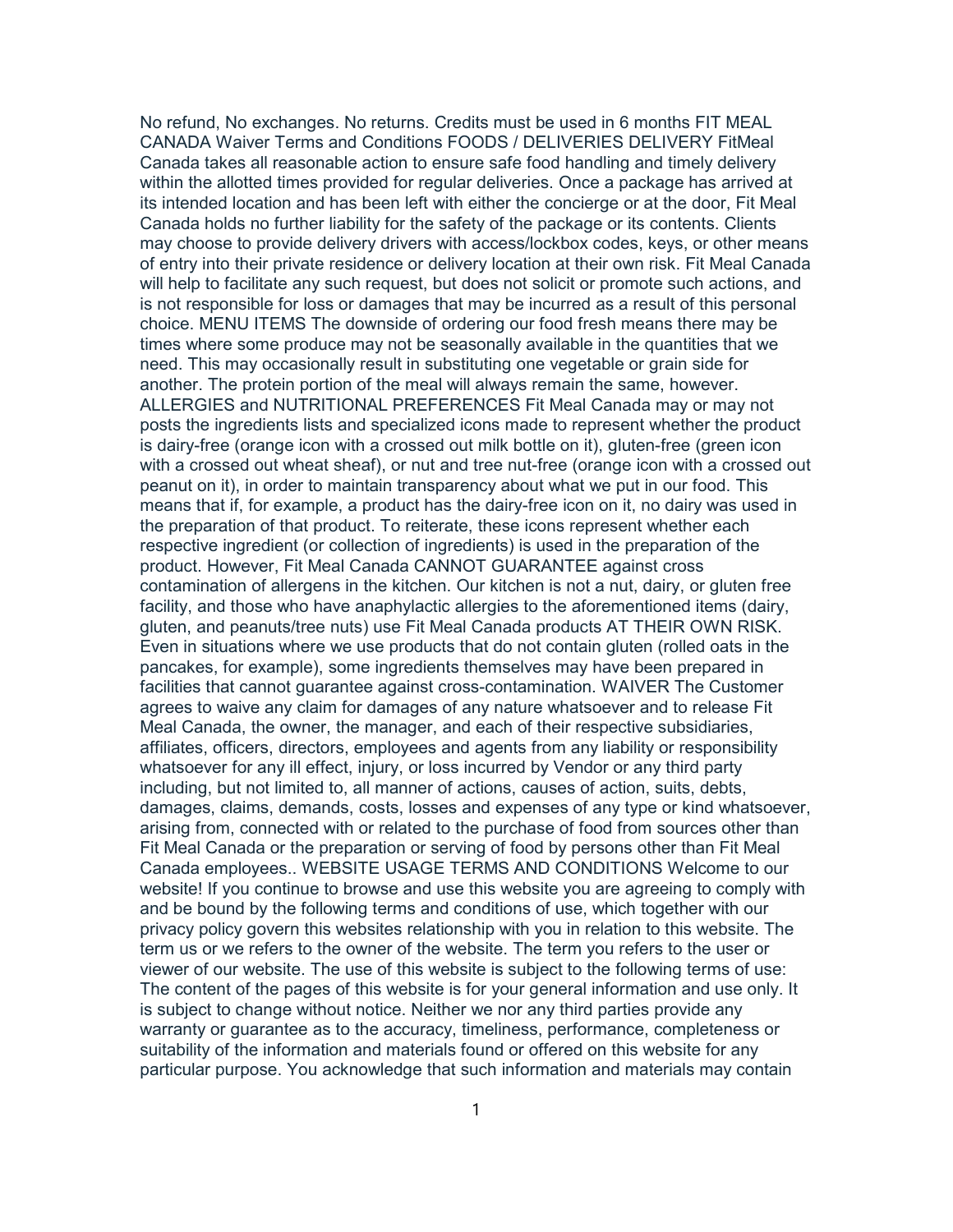inaccuracies or errors and we expressly exclude liability for any such inaccuracies or errors to the fullest extent permitted by law. Your use of any information or materials on this website is entirely at your own risk, for which we shall not be liable. It shall be your own responsibility to ensure that any products, services or information available through this website meet your specific requirements. This website contains material which is owned by or licensed to us. This material includes, but is not limited to, the design, layout, look, appearance and graphics. Reproduction is prohibited other than in accordance with the copyright notice, which forms part of these terms and conditions. All trademarks reproduced in this website, which are not the property of, or licensed to the operator, are acknowledged on the website. Unauthorized use of this website may give rise to a claim for damages and/or be a criminal offence. From time to time this website may also include links to other websites. These links are provided for your convenience to provide further information. They do not signify that we endorse the website(s). We have no responsibility for the content of the linked website(s). PRIVACY POLICY We have established this Privacy Policy to explain how it protects and manages the personal information that it collects from you (the customer) online. Consent for Collection, Use and Disclosure Your use of this site and/or your registration for products and services here constitute your consent to the terms of this Privacy Policy. If you do not agree to the terms of this Privacy Policy, please do not use this website. Accountability We collect, at the time of your registration and your sign-on to its web site, certain "personal information" (information that personally identifies you) including but not limited to your name, email address, and information about IP address. We take responsibility for your personal information to ensure compliance with the principles in this Privacy Policy. Purposes for Collecting Personal Information We collect and use personal information for the following Identified Purposes: • To understand customer needs regarding our services. • To develop and provide our web site and our products and services for our customers. • To fulfill your requests for products, services or information. • To communicate with customers and site visitors, when necessary, and to inform customers of upgrades, as well as of other products and services available. • To allow customers to access limited-entry areas of our site. • To personalize some of our services and products for you and to deliver targeted advertisements and offers. • To protect the services, products or rights of – including but not limited to the security or integrity of our website. • To identify and resolve technical problems concerning our site, products and services. We also use personal information in an aggregate form (i.e., not individually attributable to you) for its business analysis, operational, marketing and other promotional purposes. Limiting the Collection of Personal Information We limit our collection of personal information to only that information which is necessary for the Identified Purposes. We do not direct our site to, nor does it knowingly collect any personal information from children under the age of thirteen. When you visit our website, a cookie may be placed on your computer or the cookie may be read if you have visited our website previously. We use cookies to allow us to determine which products and services you have already purchased/interested in, so that we do not provide redundant information to you. If you choose to not have your browser accept cookies from our web site, you may not be able to view all the text on the screens, or to experience a personalized visit, or to subscribe to certain service and product offerings on our web site. Disclosure, Processing and Retention We do not sell, rent or disclose your personal information to anyone else. Security Safeguards We will use reasonable efforts to protect customers. Opt-in Process We use double opt-in process to add interested